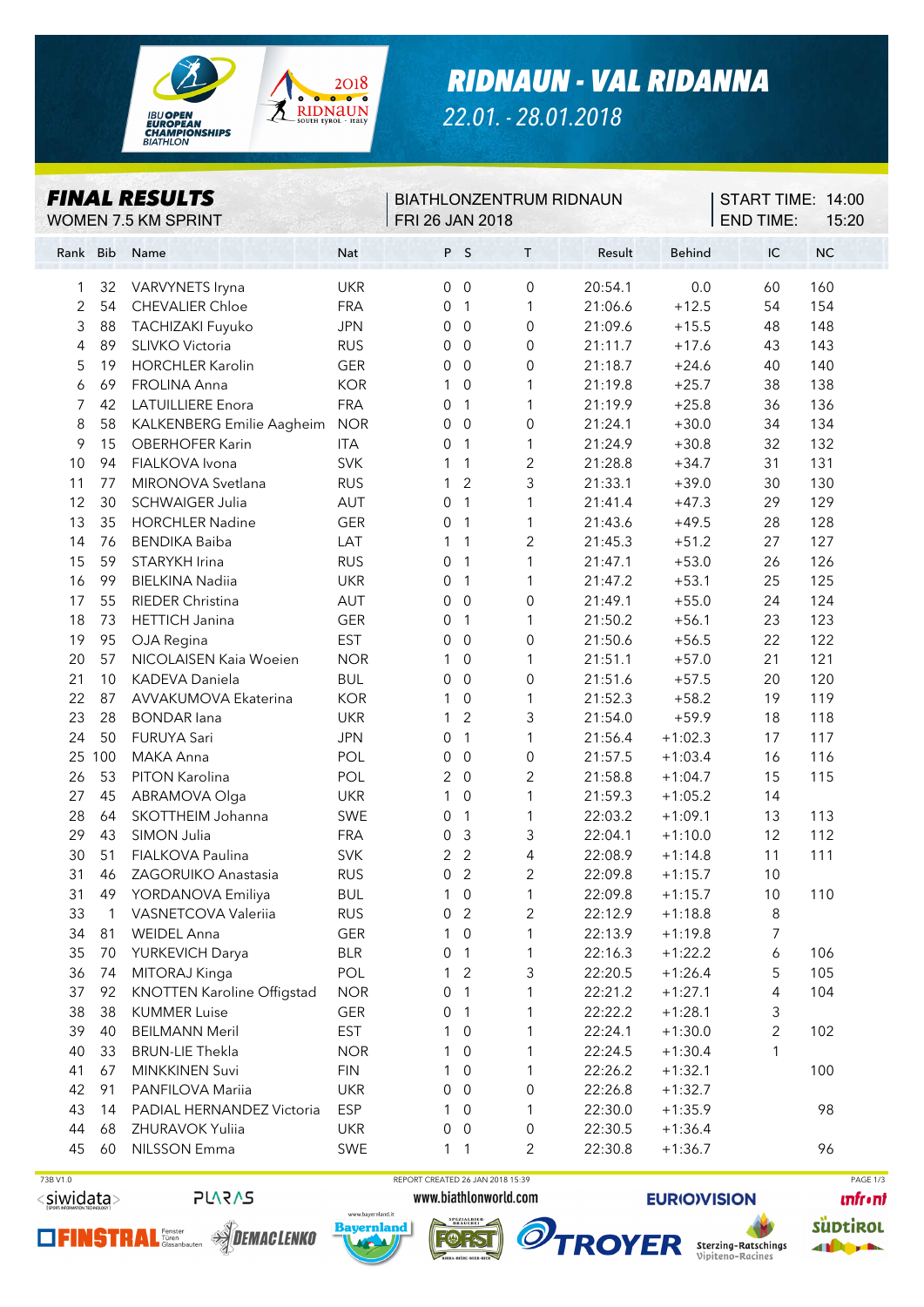

*RIDNAUN - VAL RIDANNA*

*22.01. - 28.01.2018*

| P S<br>$\mathsf T$<br>Result<br><b>Behind</b><br>IC<br><b>NC</b><br><b>Bib</b><br>Nat<br>Name<br>Rank<br>95<br>POPOVA Stefani<br><b>BUL</b><br>22:31.9<br>$+1:37.8$<br>90<br>0<br>$\overline{1}$<br>1<br>46<br><b>KOR</b><br>94<br>47<br>18<br><b>MUN Jihee</b><br>2<br>22:36.2<br>$+1:42.1$<br>$\mathbf{1}$<br>$\mathbf{1}$<br><b>NOR</b><br><b>ENODD Jenny</b><br>1<br>22:37.3<br>$+1:43.2$<br>48<br>11<br>0<br>$\overline{1}$<br>49<br>108<br><b>MOROZOVA Anastasiia</b><br><b>RUS</b><br>1<br>22:37.6<br>$+1:43.5$<br>0<br>$\overline{1}$<br>22:40.2<br>91<br>75<br>ZDOUC Dunja<br>AUT<br>0<br>$\mathbf 0$<br>0<br>$+1:46.1$<br>50<br>2<br>37<br><b>MAIER Christin</b><br><b>GER</b><br>2<br>$\overline{0}$<br>22:46.4<br>$+1:52.3$<br>51<br>0<br>$\boldsymbol{0}$<br>$\boldsymbol{0}$<br>89<br>52<br>79<br><b>TALVITIE Tiia-Maria</b><br><b>FIN</b><br>22:49.0<br>$+1:54.9$<br>0<br>53<br>34<br><b>GHILENKO Alla</b><br><b>MDA</b><br>$\overline{0}$<br>$\overline{0}$<br>22:49.1<br>$+1:55.0$<br>88<br>ANDERSSON Ingela<br>87<br>54<br>82<br>SWE<br>0<br>$\mathbf{1}$<br>1<br>22:49.5<br>$+1:55.4$<br>27<br>55<br><b>GASPARIN Aita</b><br>SUI<br>0<br>$\mathbf{1}$<br>1<br>22:50.5<br>$+1:56.4$<br>86<br>56<br>71<br>KOCERGINA Natalja<br>LTU<br>2<br>$\overline{1}$<br>3<br>22:51.8<br>$+1:57.7$<br>85<br><b>EST</b><br>2<br>57<br>13<br>TALIHAERM Johanna<br>1<br>22:52.7<br>$+1:58.6$<br>84<br>1<br>SUI<br>$\overline{2}$<br>$\overline{2}$<br>4<br>$+2:00.6$<br>83<br>58<br><b>MEINEN Susanna</b><br>22:54.7<br>63<br>LEVINS Chloe<br><b>USA</b><br>$\overline{c}$<br>$+2:01.0$<br>82<br>59<br>25<br>1<br>$\mathbf{1}$<br>22:55.1<br>3<br><b>HARTWEGER Fabienne</b><br>AUT<br>$\overline{2}$<br>23:03.4<br>$+2:09.3$<br>60<br>20<br>1<br>$\overline{2}$<br>$\overline{2}$<br>98<br><b>NERAASEN Sigrid Bilstad</b><br><b>NOR</b><br>0<br>23:04.4<br>$+2:10.3$<br>61 |
|------------------------------------------------------------------------------------------------------------------------------------------------------------------------------------------------------------------------------------------------------------------------------------------------------------------------------------------------------------------------------------------------------------------------------------------------------------------------------------------------------------------------------------------------------------------------------------------------------------------------------------------------------------------------------------------------------------------------------------------------------------------------------------------------------------------------------------------------------------------------------------------------------------------------------------------------------------------------------------------------------------------------------------------------------------------------------------------------------------------------------------------------------------------------------------------------------------------------------------------------------------------------------------------------------------------------------------------------------------------------------------------------------------------------------------------------------------------------------------------------------------------------------------------------------------------------------------------------------------------------------------------------------------------------------------------------------------------------------------------------------------------------------------------------------------------------------------------------------------------------------|
|                                                                                                                                                                                                                                                                                                                                                                                                                                                                                                                                                                                                                                                                                                                                                                                                                                                                                                                                                                                                                                                                                                                                                                                                                                                                                                                                                                                                                                                                                                                                                                                                                                                                                                                                                                                                                                                                              |
|                                                                                                                                                                                                                                                                                                                                                                                                                                                                                                                                                                                                                                                                                                                                                                                                                                                                                                                                                                                                                                                                                                                                                                                                                                                                                                                                                                                                                                                                                                                                                                                                                                                                                                                                                                                                                                                                              |
|                                                                                                                                                                                                                                                                                                                                                                                                                                                                                                                                                                                                                                                                                                                                                                                                                                                                                                                                                                                                                                                                                                                                                                                                                                                                                                                                                                                                                                                                                                                                                                                                                                                                                                                                                                                                                                                                              |
|                                                                                                                                                                                                                                                                                                                                                                                                                                                                                                                                                                                                                                                                                                                                                                                                                                                                                                                                                                                                                                                                                                                                                                                                                                                                                                                                                                                                                                                                                                                                                                                                                                                                                                                                                                                                                                                                              |
|                                                                                                                                                                                                                                                                                                                                                                                                                                                                                                                                                                                                                                                                                                                                                                                                                                                                                                                                                                                                                                                                                                                                                                                                                                                                                                                                                                                                                                                                                                                                                                                                                                                                                                                                                                                                                                                                              |
|                                                                                                                                                                                                                                                                                                                                                                                                                                                                                                                                                                                                                                                                                                                                                                                                                                                                                                                                                                                                                                                                                                                                                                                                                                                                                                                                                                                                                                                                                                                                                                                                                                                                                                                                                                                                                                                                              |
|                                                                                                                                                                                                                                                                                                                                                                                                                                                                                                                                                                                                                                                                                                                                                                                                                                                                                                                                                                                                                                                                                                                                                                                                                                                                                                                                                                                                                                                                                                                                                                                                                                                                                                                                                                                                                                                                              |
|                                                                                                                                                                                                                                                                                                                                                                                                                                                                                                                                                                                                                                                                                                                                                                                                                                                                                                                                                                                                                                                                                                                                                                                                                                                                                                                                                                                                                                                                                                                                                                                                                                                                                                                                                                                                                                                                              |
|                                                                                                                                                                                                                                                                                                                                                                                                                                                                                                                                                                                                                                                                                                                                                                                                                                                                                                                                                                                                                                                                                                                                                                                                                                                                                                                                                                                                                                                                                                                                                                                                                                                                                                                                                                                                                                                                              |
|                                                                                                                                                                                                                                                                                                                                                                                                                                                                                                                                                                                                                                                                                                                                                                                                                                                                                                                                                                                                                                                                                                                                                                                                                                                                                                                                                                                                                                                                                                                                                                                                                                                                                                                                                                                                                                                                              |
|                                                                                                                                                                                                                                                                                                                                                                                                                                                                                                                                                                                                                                                                                                                                                                                                                                                                                                                                                                                                                                                                                                                                                                                                                                                                                                                                                                                                                                                                                                                                                                                                                                                                                                                                                                                                                                                                              |
|                                                                                                                                                                                                                                                                                                                                                                                                                                                                                                                                                                                                                                                                                                                                                                                                                                                                                                                                                                                                                                                                                                                                                                                                                                                                                                                                                                                                                                                                                                                                                                                                                                                                                                                                                                                                                                                                              |
|                                                                                                                                                                                                                                                                                                                                                                                                                                                                                                                                                                                                                                                                                                                                                                                                                                                                                                                                                                                                                                                                                                                                                                                                                                                                                                                                                                                                                                                                                                                                                                                                                                                                                                                                                                                                                                                                              |
|                                                                                                                                                                                                                                                                                                                                                                                                                                                                                                                                                                                                                                                                                                                                                                                                                                                                                                                                                                                                                                                                                                                                                                                                                                                                                                                                                                                                                                                                                                                                                                                                                                                                                                                                                                                                                                                                              |
|                                                                                                                                                                                                                                                                                                                                                                                                                                                                                                                                                                                                                                                                                                                                                                                                                                                                                                                                                                                                                                                                                                                                                                                                                                                                                                                                                                                                                                                                                                                                                                                                                                                                                                                                                                                                                                                                              |
|                                                                                                                                                                                                                                                                                                                                                                                                                                                                                                                                                                                                                                                                                                                                                                                                                                                                                                                                                                                                                                                                                                                                                                                                                                                                                                                                                                                                                                                                                                                                                                                                                                                                                                                                                                                                                                                                              |
|                                                                                                                                                                                                                                                                                                                                                                                                                                                                                                                                                                                                                                                                                                                                                                                                                                                                                                                                                                                                                                                                                                                                                                                                                                                                                                                                                                                                                                                                                                                                                                                                                                                                                                                                                                                                                                                                              |
| 3<br>ZVARICOVA Veronika<br>CZE<br>2<br>79<br>62<br>66<br>$\overline{1}$<br>23:04.8<br>$+2:10.7$                                                                                                                                                                                                                                                                                                                                                                                                                                                                                                                                                                                                                                                                                                                                                                                                                                                                                                                                                                                                                                                                                                                                                                                                                                                                                                                                                                                                                                                                                                                                                                                                                                                                                                                                                                              |
| $\overline{c}$<br>63<br><b>USA</b><br>36<br>PHANEUF Madeleine<br>23:13.1<br>$+2:19.0$<br>78<br>1<br>1                                                                                                                                                                                                                                                                                                                                                                                                                                                                                                                                                                                                                                                                                                                                                                                                                                                                                                                                                                                                                                                                                                                                                                                                                                                                                                                                                                                                                                                                                                                                                                                                                                                                                                                                                                        |
| SWE<br>$\overline{2}$<br>$\overline{c}$<br>64 102<br><b>ALIFIRAVETS Olga</b><br>0<br>23:13.3<br>$+2:19.2$                                                                                                                                                                                                                                                                                                                                                                                                                                                                                                                                                                                                                                                                                                                                                                                                                                                                                                                                                                                                                                                                                                                                                                                                                                                                                                                                                                                                                                                                                                                                                                                                                                                                                                                                                                    |
| <b>CZE</b><br>0<br>65<br>6<br>JOHANIDESOVA Lea<br>0<br>$\overline{0}$<br>23:13.8<br>$+2:19.7$<br>76                                                                                                                                                                                                                                                                                                                                                                                                                                                                                                                                                                                                                                                                                                                                                                                                                                                                                                                                                                                                                                                                                                                                                                                                                                                                                                                                                                                                                                                                                                                                                                                                                                                                                                                                                                          |
| 5<br>75<br>CHARVATOVA Lucie<br>CZE<br>23:16.6<br>$+2:22.5$<br>66<br>48<br>1<br>4                                                                                                                                                                                                                                                                                                                                                                                                                                                                                                                                                                                                                                                                                                                                                                                                                                                                                                                                                                                                                                                                                                                                                                                                                                                                                                                                                                                                                                                                                                                                                                                                                                                                                                                                                                                             |
| $\overline{2}$<br><b>EST</b><br>67<br>72<br><b>GAIM Grete</b><br>23:16.9<br>$+2:22.8$<br>1<br>-1                                                                                                                                                                                                                                                                                                                                                                                                                                                                                                                                                                                                                                                                                                                                                                                                                                                                                                                                                                                                                                                                                                                                                                                                                                                                                                                                                                                                                                                                                                                                                                                                                                                                                                                                                                             |
| 3<br>AUT<br>68<br>12<br><b>HOFFMANN Susanne</b><br>0<br>3<br>23:25.6<br>$+2:31.5$                                                                                                                                                                                                                                                                                                                                                                                                                                                                                                                                                                                                                                                                                                                                                                                                                                                                                                                                                                                                                                                                                                                                                                                                                                                                                                                                                                                                                                                                                                                                                                                                                                                                                                                                                                                            |
| 69<br>ROU<br>2<br>21<br>PISCORAN Luminita<br>1<br>$\mathbf{1}$<br>23:27.2<br>$+2:33.1$<br>72                                                                                                                                                                                                                                                                                                                                                                                                                                                                                                                                                                                                                                                                                                                                                                                                                                                                                                                                                                                                                                                                                                                                                                                                                                                                                                                                                                                                                                                                                                                                                                                                                                                                                                                                                                                 |
| <b>EGAN Clare</b><br>3<br>4<br>71<br>70<br><b>USA</b><br>$\mathbf{1}$<br>23:28.3<br>$+2:34.2$<br>9                                                                                                                                                                                                                                                                                                                                                                                                                                                                                                                                                                                                                                                                                                                                                                                                                                                                                                                                                                                                                                                                                                                                                                                                                                                                                                                                                                                                                                                                                                                                                                                                                                                                                                                                                                           |
| 3<br>3<br>71<br>2<br>LINDQVIST Felicia<br>SWE<br>$\mathbf 0$<br>23:44.2<br>$+2:50.1$                                                                                                                                                                                                                                                                                                                                                                                                                                                                                                                                                                                                                                                                                                                                                                                                                                                                                                                                                                                                                                                                                                                                                                                                                                                                                                                                                                                                                                                                                                                                                                                                                                                                                                                                                                                         |
| $\overline{2}$<br><b>SVK</b><br>23<br>MAJDISOVA Alzbeta<br>1<br>$\mathbf{1}$<br>23:46.6<br>$+2:52.5$<br>69<br>72                                                                                                                                                                                                                                                                                                                                                                                                                                                                                                                                                                                                                                                                                                                                                                                                                                                                                                                                                                                                                                                                                                                                                                                                                                                                                                                                                                                                                                                                                                                                                                                                                                                                                                                                                             |
| 73<br>5<br>KARISIK-KOSARAC Tanja<br><b>BIH</b><br>$\mathbf{1}$<br>$\mathbf{1}$<br>23:50.6<br>$+2:56.5$<br>68<br>0                                                                                                                                                                                                                                                                                                                                                                                                                                                                                                                                                                                                                                                                                                                                                                                                                                                                                                                                                                                                                                                                                                                                                                                                                                                                                                                                                                                                                                                                                                                                                                                                                                                                                                                                                            |
| 3<br>74<br>24<br><b>TANAKA Yurie</b><br><b>JPN</b><br>1<br>4<br>23:52.4<br>$+2:58.3$<br>67                                                                                                                                                                                                                                                                                                                                                                                                                                                                                                                                                                                                                                                                                                                                                                                                                                                                                                                                                                                                                                                                                                                                                                                                                                                                                                                                                                                                                                                                                                                                                                                                                                                                                                                                                                                   |
| 3<br>75<br>85<br>DI LALLO Sabine<br>SUI<br>2<br>$\mathbf{1}$<br>23:56.5<br>$+3:02.4$<br>66                                                                                                                                                                                                                                                                                                                                                                                                                                                                                                                                                                                                                                                                                                                                                                                                                                                                                                                                                                                                                                                                                                                                                                                                                                                                                                                                                                                                                                                                                                                                                                                                                                                                                                                                                                                   |
| 4<br>23:57.0<br>62<br>BEAUDRY Sarah<br>CAN<br>3<br>$+3:02.9$<br>65<br>76<br>1                                                                                                                                                                                                                                                                                                                                                                                                                                                                                                                                                                                                                                                                                                                                                                                                                                                                                                                                                                                                                                                                                                                                                                                                                                                                                                                                                                                                                                                                                                                                                                                                                                                                                                                                                                                                |
| 77 103 TKADLECOVA Anna<br>CZE<br>24:01.5<br>$+3:07.4$<br>1 1<br>2                                                                                                                                                                                                                                                                                                                                                                                                                                                                                                                                                                                                                                                                                                                                                                                                                                                                                                                                                                                                                                                                                                                                                                                                                                                                                                                                                                                                                                                                                                                                                                                                                                                                                                                                                                                                            |
| 78 107<br><b>JPN</b><br>2 <sub>2</sub><br>4<br>MITSUHASHI Rina<br>24:06.4<br>$+3:12.3$                                                                                                                                                                                                                                                                                                                                                                                                                                                                                                                                                                                                                                                                                                                                                                                                                                                                                                                                                                                                                                                                                                                                                                                                                                                                                                                                                                                                                                                                                                                                                                                                                                                                                                                                                                                       |
| 3<br>62<br>79 41<br>ROCCHIA Ginevra<br>ITA<br>2<br>24:07.1<br>$+3:13.0$<br>$\mathbf{1}$                                                                                                                                                                                                                                                                                                                                                                                                                                                                                                                                                                                                                                                                                                                                                                                                                                                                                                                                                                                                                                                                                                                                                                                                                                                                                                                                                                                                                                                                                                                                                                                                                                                                                                                                                                                      |
| $\overline{c}$<br>80<br>LEHTLA Kadri<br><b>EST</b><br>$\overline{0}$<br>97<br>24:13.0<br>$+3:18.9$<br>2                                                                                                                                                                                                                                                                                                                                                                                                                                                                                                                                                                                                                                                                                                                                                                                                                                                                                                                                                                                                                                                                                                                                                                                                                                                                                                                                                                                                                                                                                                                                                                                                                                                                                                                                                                      |
| $\overline{c}$<br>59<br>81<br>65<br><b>COTRUS Ana Larisa</b><br><b>ROU</b><br>24:23.3<br>$+3:29.2$<br>1<br>$\overline{1}$                                                                                                                                                                                                                                                                                                                                                                                                                                                                                                                                                                                                                                                                                                                                                                                                                                                                                                                                                                                                                                                                                                                                                                                                                                                                                                                                                                                                                                                                                                                                                                                                                                                                                                                                                    |
| 5<br>82<br>29<br><b>EST</b><br>$\overline{\mathbf{3}}$<br><b>TOMINGAS Tuuli</b><br>2<br>24:25.5<br>$+3:31.4$                                                                                                                                                                                                                                                                                                                                                                                                                                                                                                                                                                                                                                                                                                                                                                                                                                                                                                                                                                                                                                                                                                                                                                                                                                                                                                                                                                                                                                                                                                                                                                                                                                                                                                                                                                 |
| 3<br>83 105<br>POLIAKOVA Terezia<br><b>SVK</b><br>24:26.2<br>2<br>$\overline{1}$<br>$+3:32.1$                                                                                                                                                                                                                                                                                                                                                                                                                                                                                                                                                                                                                                                                                                                                                                                                                                                                                                                                                                                                                                                                                                                                                                                                                                                                                                                                                                                                                                                                                                                                                                                                                                                                                                                                                                                |
| 84<br>COLEBOURN Jillian Wei-Lin<br>47<br>AUS<br>0<br>$\overline{1}$<br>$\mathbf{1}$<br>24:28.6<br>$+3:34.5$<br>53                                                                                                                                                                                                                                                                                                                                                                                                                                                                                                                                                                                                                                                                                                                                                                                                                                                                                                                                                                                                                                                                                                                                                                                                                                                                                                                                                                                                                                                                                                                                                                                                                                                                                                                                                            |
| 85<br>80<br><b>IRWIN Deedra</b><br><b>USA</b><br>3<br>4<br>24:32.2<br>$+3:38.1$<br>1                                                                                                                                                                                                                                                                                                                                                                                                                                                                                                                                                                                                                                                                                                                                                                                                                                                                                                                                                                                                                                                                                                                                                                                                                                                                                                                                                                                                                                                                                                                                                                                                                                                                                                                                                                                         |
| 86 109<br><b>FIN</b><br>49<br>PYKAELAEINEN Johanna<br>2<br>2<br>24:34.3<br>$+3:40.2$<br>0                                                                                                                                                                                                                                                                                                                                                                                                                                                                                                                                                                                                                                                                                                                                                                                                                                                                                                                                                                                                                                                                                                                                                                                                                                                                                                                                                                                                                                                                                                                                                                                                                                                                                                                                                                                    |
| 87<br><b>MDA</b><br>3<br>47<br>84<br>NICIPORENKO Anastasia<br>3<br>24:40.7<br>$+3:46.6$<br>0                                                                                                                                                                                                                                                                                                                                                                                                                                                                                                                                                                                                                                                                                                                                                                                                                                                                                                                                                                                                                                                                                                                                                                                                                                                                                                                                                                                                                                                                                                                                                                                                                                                                                                                                                                                 |
| $\overline{c}$<br>88 101<br><b>VOLKEN Flurina</b><br>SUI<br>2<br>0<br>24:46.0<br>$+3:51.9$                                                                                                                                                                                                                                                                                                                                                                                                                                                                                                                                                                                                                                                                                                                                                                                                                                                                                                                                                                                                                                                                                                                                                                                                                                                                                                                                                                                                                                                                                                                                                                                                                                                                                                                                                                                   |
| 3<br>89<br>52<br>SZOCS Emoke<br>2<br>43<br><b>HUN</b><br>24:46.4<br>$+3:52.3$<br>1                                                                                                                                                                                                                                                                                                                                                                                                                                                                                                                                                                                                                                                                                                                                                                                                                                                                                                                                                                                                                                                                                                                                                                                                                                                                                                                                                                                                                                                                                                                                                                                                                                                                                                                                                                                           |
| 8<br>90 93<br>HORKA Ludmila<br>CZE<br>5 <sup>3</sup><br>24:49.5<br>$+3:55.4$                                                                                                                                                                                                                                                                                                                                                                                                                                                                                                                                                                                                                                                                                                                                                                                                                                                                                                                                                                                                                                                                                                                                                                                                                                                                                                                                                                                                                                                                                                                                                                                                                                                                                                                                                                                                 |







**PLARAS** 





 $\overline{\phantom{a}}$ 

**EURIOIVISION** 

**TROYER** Sterzing-Ratschings